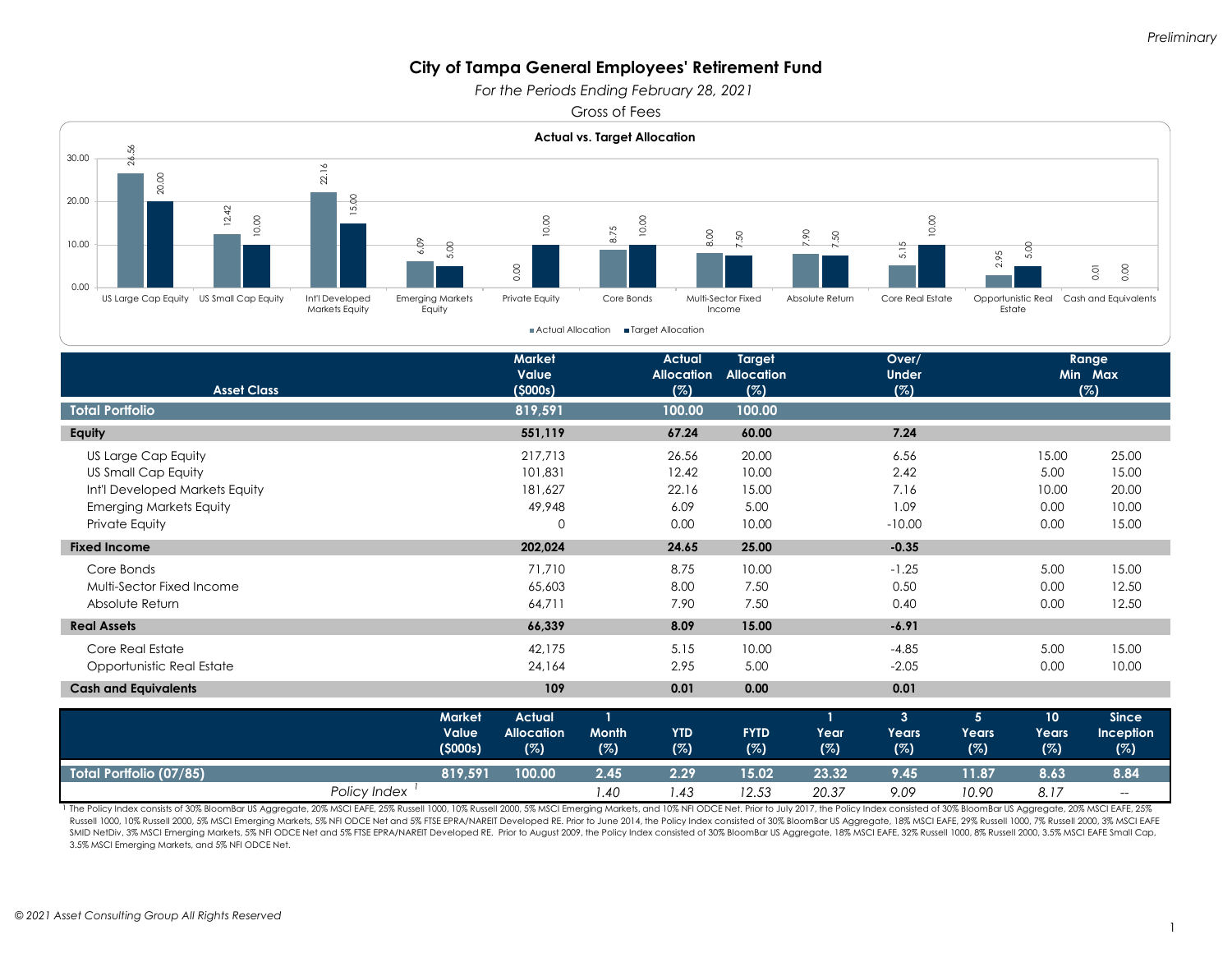*For the Periods Ending February 28, 2021* 

Gross of Fees

|                                          | <b>Market</b><br>Value<br>(5000s) | <b>Actual</b><br><b>Allocation</b><br>(%) | <b>Month</b><br>(%) | <b>YTD</b><br>(%) | <b>FYTD</b><br>(%) | Year<br>(%) | 3<br>Years<br>(%) | $\overline{5}$<br>Years<br>(%) | 10<br>Years<br>(%) | <b>Since</b><br><b>Inception</b><br>(%) |
|------------------------------------------|-----------------------------------|-------------------------------------------|---------------------|-------------------|--------------------|-------------|-------------------|--------------------------------|--------------------|-----------------------------------------|
| <b>Total Portfolio (07/85)</b>           | 819,591                           | 100.00                                    | 2.45                | 2.29              | 15.02              | 23.32       | 9.45              | 11.87                          | 8.63               | 8.84                                    |
| Policy Index                             |                                   |                                           | 1.40                | 1.43              | 12.53              | 20.37       | 9.09              | 10.90                          | 8.17               | $\overline{\phantom{a}}$                |
| US Large Cap Equity (04/02)              | 217,713                           | 26.56                                     | 5.80                | 4.41              | 18.90              | 36.26       | 15.44             | 19.34                          | 14.59              | 10.07                                   |
| Russell 1000                             |                                   |                                           | 2.90                | 2.05              | 16.02              | 34.28       | 14.98             | 17.37                          | 13.58              | 9.05                                    |
| US Small Cap Equity (01/99)              | 101,831                           | 12.42                                     | 6.89                | 8.71              | 42.78              | 46.26       | 15.89             | 18.89                          | 12.86              | 11.96                                   |
| Russell 2000                             |                                   |                                           | 6.23                | 11.58             | 46.58              | 51.00       | 14.87             | 17.92                          | 11.86              | 9.18                                    |
| Non US Equity (03/03)                    | 231,575                           | 28.26                                     | 1.22                | 1.44              | 21.44              | 32.47       | 7.84              | 12.49                          | 6.08               | 9.09                                    |
| Non-US Equity Index <sup>2</sup>         |                                   |                                           | 1.96                | 1.73              | 18.91              | 25.76       | 5.51              | 11.40                          | 5.65               | 9.16                                    |
| Fixed Income (10/84)                     | 202,024                           | 24.65                                     | $-0.84$             | $-1.13$           | 0.76               | 4.84        | 4.81              | 4.37                           | 3.89               | 6.48                                    |
| <b>BloomBar US Aggregate</b>             |                                   |                                           | $-1.44$             | $-2.15$           | $-1.50$            | 1.38        | 5.32              | 3.55                           | 3.58               | 6.90                                    |
| Real Assets (07/02)                      | 66,339                            | 8.09                                      | 0.00                | 0.00              | $-0.44$            | $-3.00$     | 2.19              | 4.36                           | 6.71               | 7.09                                    |
| Real Assets Composite Index <sup>3</sup> |                                   |                                           | 0.00                | 0.00              | 1.10               | 0.35        | 3.99              | 5.68                           | 7.69               | $\hspace{0.05cm} \ldots$                |
| Cash and Equivalents (06/93)             | 109                               | 0.01                                      | 0.01                | 0.02              | 0.06               | 0.31        | 1.48              | 1.19                           | 0.71               | 2.71                                    |
| US T-Bills 90 Day                        |                                   |                                           | 0.01                | 0.02              | 0.05               | 0.40        | 1.54              | 1.20                           | 0.63               | 2.50                                    |

1 The Policy Index consists of 30% BloomBar US Aggregate, 20% MSCI EAFE, 25% Russell 1000, 10% Russell 2000, 5% MSCI Emerging Markets, and 10% NFI ODCE Net. Prior to July 2017, the Policy Index consisted of 30% BloomBar US Russell 1000, 10% Russell 2000, 5% MSCl Emerging Markets, 5% NFI ODCE Net and 5% FTSE EPRA/NAREIT Developed RE. Prior to June 2014, the Policy Index consisted of 30% BloomBar US Aggregate, 18% MSCI EAFE, 29% Russell 1000, SMID NetDiv, 3% MSCI Emerging Markets, 5% NFI ODCE Net and 5% FTSE EPRA/NAREIT Developed RE. Prior to August 2009, the Policy Index consisted of 30% BloomBar US Aggregate, 18% MSCI EAFE, 32% Russell 1000, 8% Russell 2000, 3.5% MSCI Emerging Markets, and 5% NFI ODCE Net.

2 The Non US Equity Index consists of 80% MSCI EAFE and 20% MSCI Emerging Markets Index. Prior to June 2014, the Non U.S. Equity Policy Index consisted of 75% MSCI EAFE, 12.5% MSCI EAFE SMID NetDiv, and 12.5% MSCI Emerging

3 The Real Assets Composite Index consists of 100% NFI ODCE Net. Prior to July 2017, the Real Assets Composite Index consisted of 50% NFI ODCE Net and 50% FTSE EPRA/NAREIT Developed RE Index.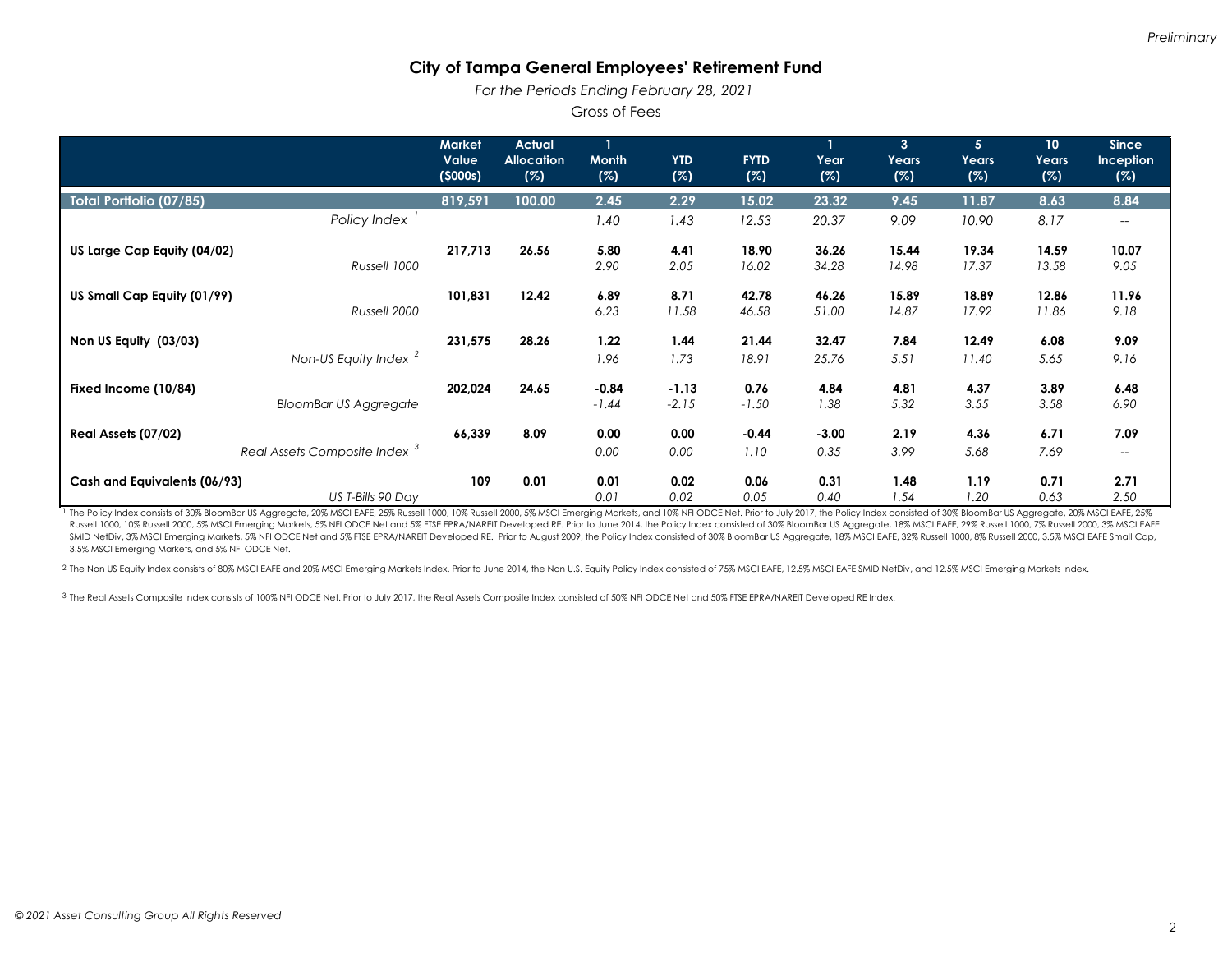*For the Periods Ending February 28, 2021* 

Gross of Fees

|                                                 | <b>Market</b> | <b>Actual</b>     | $\mathbf{1}$ |            |             | 1      | 3 <sup>1</sup> | 5 <sup>1</sup> | 10 <sup>°</sup> | <b>Since</b>  |
|-------------------------------------------------|---------------|-------------------|--------------|------------|-------------|--------|----------------|----------------|-----------------|---------------|
|                                                 | Value         | <b>Allocation</b> | <b>Month</b> | <b>YTD</b> | <b>FYTD</b> | Year   | Years          | Years          | Years           | Inception     |
|                                                 | (5000s)       | (%)               | (%)          | (%)        | (%)         | (%)    | (%)            | (%)            | (%)             | (%)           |
| US Large Cap Equity (04/02)                     | 217,713       | 26.56             | 5.80         | 4.41       | 18.90       | 36.26  | 15.44          | 19.34          | 14.59           | 10.07         |
| Russell 1000                                    |               |                   | 2.90         | 2.05       | 16.02       | 34.28  | 14.98          | 17.37          | 13.58           | 9.05          |
|                                                 |               |                   |              |            |             |        |                |                |                 |               |
| Loomis Sayles Large Cap Growth (08/18)          | 108.526       | 13.24             | 2.45         | 0.20       | 9.05        | 38.99  | $\sim$ $\sim$  | $\sim$ $\sim$  | $\sim$          | 20.54         |
| Russell 1000 Growth                             |               |                   | $-0.02$      | $-0.76$    | 10.54       | 44.26  | 20.97          | 22.22          | 16.45           | 22.02         |
| Dodge & Cox Incorporated (04/02)                | 109,187       | 13.32             | 9.36         | 8.97       | 31.02       | 31.95  | 10.20          | 16.13          | 12.44           | 9.34          |
| Russell 1000 Value                              |               |                   | 6.04         | 5.07       | 22.15       | 22.22  | 8.23           | 12.02          | 10.40           | 7.60          |
| US Small Cap Equity (01/99)                     | 101,831       | 12.42             | 6.89         | 8.71       | 42.78       | 46.26  | 15.89          | 18.89          | 12.86           | 11.96         |
| Russell 2000                                    |               |                   | 6.23         | 11.58      | 46.58       | 51.00  | 14.87          | 17.92          | 11.86           | 9.18          |
| WTC SC 2000 (01/99)                             | 53,438        | 6.52              | 7.36         | 9.14       | 47.91       | 57.21  | 20.51          | 22.52          | 15.90           | 13.02         |
| Russell 2000                                    |               |                   | 6.23         | 11.58      | 46.58       | 51.00  | 14.87          | 17.92          | 11.86           | 9.18          |
| <b>ClariVest Asset Management (07/07)</b>       | 25,234        | 3.08              | 2.80         | 6.12       | 32.44       | 37.28  | 13.64          | 17.64          | 13.26           | 8.82          |
| Russell 2000 Growth                             |               |                   | 3.30         | 8.28       | 40.34       | 58.88  | 18.95          | 21.15          | 13.80           | 10.69         |
| LMCG Small Cap Value (07/16)                    | 23,159        | 2.83              | 10.55        | 10.63      | 43.48       | 34.24  | 9.17           | $\sim$ $\sim$  | $\sim$ $-$      | 10.94         |
| Russell 2000 Value                              |               |                   | 9.39         | 15.15      | 53.57       | 41.06  | 10.14          | 14.22          | 9.65            | 12.34         |
|                                                 |               |                   |              |            |             |        |                |                |                 |               |
| Non US Equity (03/03)                           | 231.575       | 28.26             | 1.22         | 1.44       | 21.44       | 32.47  | 7.84           | 12.49          | 6.08            | 9.09          |
| Non-US Equity Index <sup>2</sup>                |               |                   | 1.96         | 1.73       | 18.91       | 25.76  | 5.51           | 11.40          | 5.65            | 9.16          |
| Int'l Developed Markets Equity                  |               |                   |              |            |             |        |                |                |                 |               |
| Marathon-London International Fund (08/15)      | 89.694        | 10.94             | 3.50         | 2.20       | 20.77       | 27.03  | 6.34           | 10.16          | $\sim$ $-$      | 6.53          |
| <b>MSCI EAFE NetDiv</b>                         |               |                   | 2.24         | 1.15       | 17.38       | 22.46  | 4.59           | 9.73           | 5.04            | 5.30          |
| <b>MSCI EAFE Value</b>                          |               |                   | 4.79         | 3.99       | 24.01       | 16.62  | 0.52           | 7.86           | 3.56            | 2.90          |
| <b>WCM Focused Growth International (07/20)</b> | 91,828        | 11.20             | 0.17         | $-0.06$    | 17.44       | $\sim$ | $\sim$         | $\sim$ $\sim$  | $\sim$ $\sim$   | 27.96         |
| MSCI ACWI ex US                                 |               |                   | 1.99         | 2.23       | 19.69       | 26.73  | 5.94           | 11.73          | 5.25            | 27.30         |
| MSCI ACWI ex US Growth                          |               |                   | $-0.36$      | 0.25       | 14.25       | 33.82  | 10.31          | 14.15          | 7.13            | 25.93         |
| Fisher Investments (07/03) <sup>4</sup>         | 106           | 0.01              | н.           | $- -$      | ۰.          |        | ۰.             | н.             | $\sim$ $\sim$   | $\sim$ $\sim$ |
| <b>Emerging Markets Equity</b>                  |               |                   |              |            |             |        |                |                |                 |               |
| Aberdeen Asset Management (06/08)               | 49,948        | 6.09              | $-0.77$      | 2.91       | 30.95       | 46.16  | 10.77          | 16.58          | 7.16            | 7.45          |
| <b>MSCI Emerging Markets</b>                    |               |                   | 0.77         | 3.89       | 24.43       | 36.51  | 6.74           | 15.66          | 4.78            | 3.58          |

4 Fisher balance is residual cash from liquidation and transition to WCM Focused Growth International.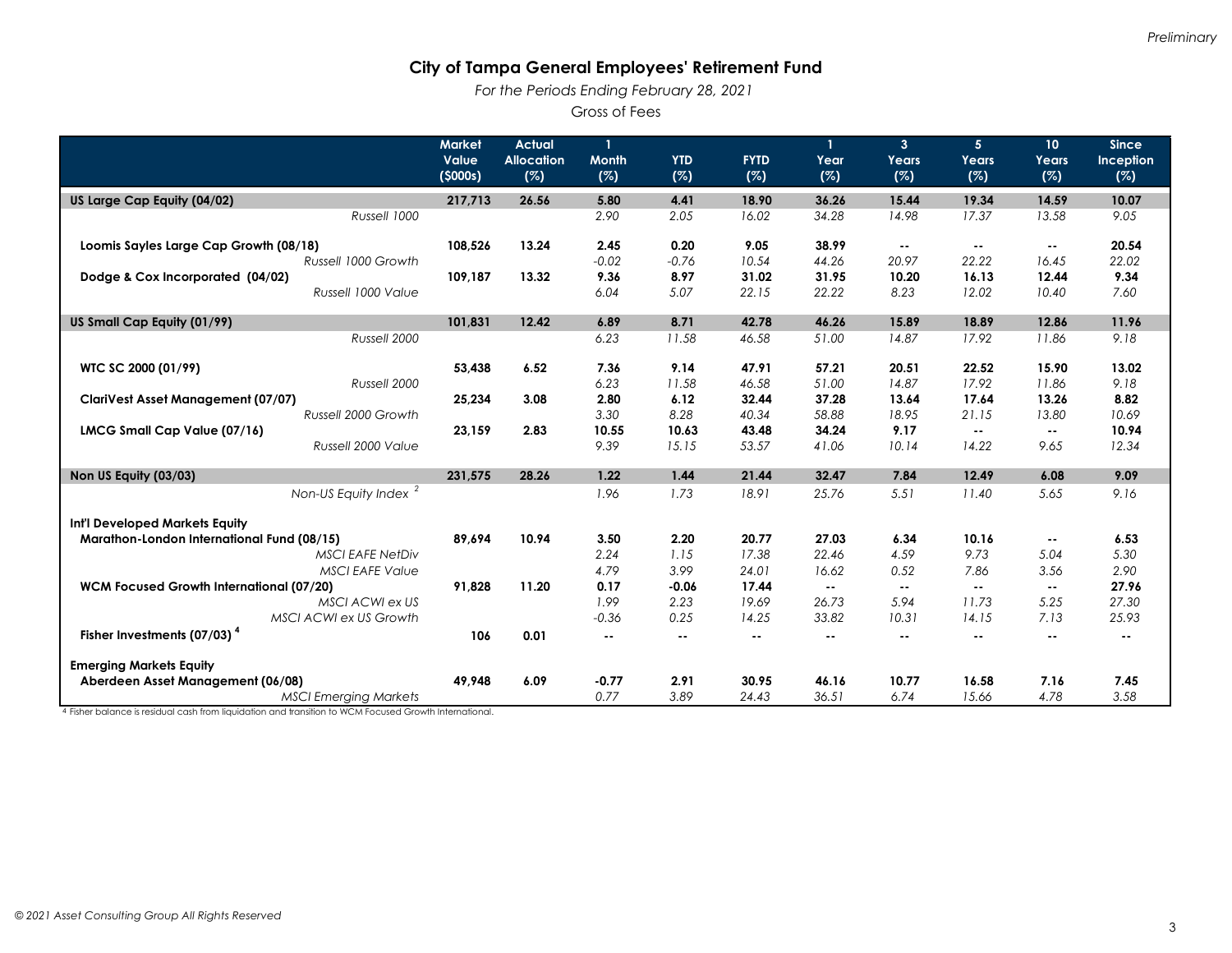*For the Periods Ending February 28, 2021* 

Gross of Fees

|                                                  | <b>Market</b><br>Value<br>(5000s) | <b>Actual</b><br><b>Allocation</b><br>(%) | <b>Month</b><br>(%) | <b>YTD</b><br>(%) | <b>FYTD</b><br>(%) | Year<br>(%) | 3 <sup>2</sup><br>Years<br>(%) | 5 <sup>5</sup><br>Years<br>(%) | 10 <sup>°</sup><br>Years<br>(%) | <b>Since</b><br>Inception<br>(%)   |
|--------------------------------------------------|-----------------------------------|-------------------------------------------|---------------------|-------------------|--------------------|-------------|--------------------------------|--------------------------------|---------------------------------|------------------------------------|
| Fixed Income (10/84)                             | 202,024                           | 24.65                                     | $-0.84$             | $-1.13$           | 0.76               | 4.84        | 4.81                           | 4.37                           | 3.89                            | 6.48                               |
| <b>Barclays US Aggregate</b>                     |                                   |                                           | $-1.44$             | $-2.15$           | $-1.50$            | 1.38        | 5.32                           | 3.55                           | 3.58                            | 6.90                               |
| Core Bonds                                       |                                   |                                           |                     |                   |                    |             |                                |                                |                                 |                                    |
| Taplin, Canida & Habacht (03/97)                 | 71,710                            | 8.75                                      | $-1.90$             | $-2.66$           | $-1.73$            | 1.29        | 5.24                           | 4.23                           | 4.05                            | 5.48                               |
| <b>BloomBar US Aggregate</b>                     |                                   |                                           | $-1.44$             | $-2.15$           | $-1.50$            | 1.38        | 5.32                           | 3.55                           | 3.58                            | 5.10                               |
| <b>Multi-Sector Fixed Income</b>                 |                                   |                                           |                     |                   |                    |             |                                |                                |                                 |                                    |
| Manulife Strategic Fixed Income (10/20)          | 65,603                            | 8.00                                      | $-0.51$             | $-0.90$           | 3.11               | $\sim$ $-$  | $\sim$ $\sim$                  | $- -$                          | $\sim$ $\sim$                   | 3.11                               |
| <b>BloomBar Multiverse</b>                       |                                   |                                           | $-1.65$             | $-2.50$           | 0.93               | 4.50        | 3.85                           | 3.87                           | 2.64                            | 0.93                               |
| <b>Absolute Return</b>                           |                                   |                                           |                     |                   |                    |             |                                |                                |                                 |                                    |
| JP Morgan Strategic Income Opportunities (10/20) | 64,711                            | 7.90                                      | 0.03                | 0.38              | 1.28               | $\sim$ $-$  | $\sim$                         | $\sim$ $\sim$                  | $\sim$ $\sim$                   | 1.28                               |
| US T-Bills 90 Day $+3\%$                         |                                   |                                           | 0.26                | 0.51              | 1.29               | 3.41        | 4.58                           | 4.23                           | 3.65                            | 1.29                               |
| <b>BloomBar US Aggregate</b>                     |                                   |                                           | $-1.44$             | $-2.15$           | $-1.50$            | 1.38        | 5.32                           | 3.55                           | 3.58                            | $-1.50$                            |
| Real Assets (07/02)                              | 66.339                            | 8.09                                      | 0.00                | 0.00              | $-0.44$            | $-3.00$     | 2.19                           | 4.36                           | 6.71                            | 7.09                               |
| Real Assets Composite Index <sup>3</sup>         |                                   |                                           | 0.00                | 0.00              | 1.10               | 0.35        | 3.99                           | 5.68                           | 7.69                            | $\hspace{0.05cm}--\hspace{0.05cm}$ |
| <b>Core Real Estate</b>                          |                                   |                                           |                     |                   |                    |             |                                |                                |                                 |                                    |
| UBS Global Asset Management (09/00) <sup>5</sup> | 42.175                            | 5.15                                      | 0.00                | 0.00              | $-1.90$            | $-4.03$     | 0.17                           | 2.75                           | 7.12                            | 7.10                               |
| NFI ODCE Net                                     |                                   |                                           | 0.00                | 0.00              | 1.10               | 0.35        | 3.99                           | 5.27                           | 8.87                            | 6.70                               |
|                                                  |                                   |                                           |                     |                   |                    |             |                                |                                |                                 |                                    |
| <b>Opportunistic Real Estate</b>                 |                                   |                                           |                     |                   |                    |             |                                |                                |                                 |                                    |
| Blackstone $(07/17)^5$                           | 24,164                            | 2.95                                      | 0.00                | 0.00              | 2.21               | $-1.22$     | 6.16                           | $- -$                          | $\sim$ $\sim$                   | 6.35                               |
| <b>NFI ODCE Net</b>                              |                                   |                                           | 0.00                | 0.00              | 1.10               | 0.35        | 3.99                           | 5.27                           | 8.87                            | 4.23                               |
| Cash and Equivalents (06/93)                     | 109                               | 0.01                                      | 0.01                | 0.02              | 0.06               | 0.31        | 1.48                           | 1.19                           | 0.71                            | 2.71                               |

Dates behind managers reflect the first full month of performance.

FYTD: Fiscal year ending September.

5 Market value as of 12/31/20. Updated valuation available quarterly.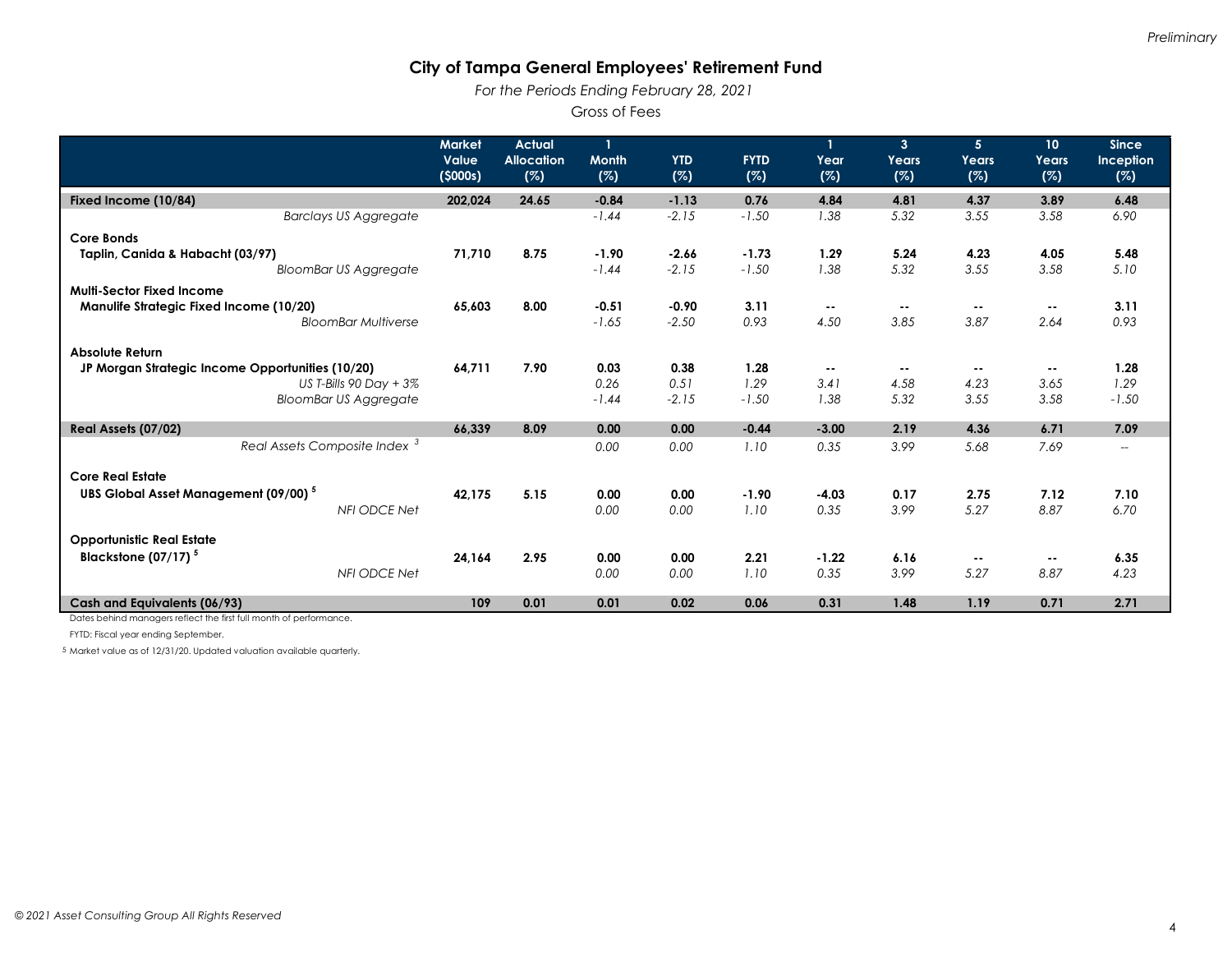# **Market Overview**

 *For the Periods Ending February 28, 2021* 

|                                  | $\mathbf{1}$ |            |             | $\mathbf{1}$ | 3 <sup>1</sup> | 5 <sub>5</sub> | 10    |
|----------------------------------|--------------|------------|-------------|--------------|----------------|----------------|-------|
|                                  | <b>Month</b> | <b>YTD</b> | <b>FYTD</b> | Year         | Years          | Years          | Years |
|                                  | (%)          | (%)        | (%)         | (%)          | (%)            | (%)            | (%)   |
| <b>Equity Markets - Core</b>     |              |            |             |              |                |                |       |
| S&P 500                          | 2.76         | 1.72       | 14.08       | 31.29        | 14.14          | 16.82          | 13.43 |
| Russell 1000                     | 2.90         | 2.05       | 16.02       | 34.28        | 14.98          | 17.37          | 13.58 |
| Russell 2000                     | 6.23         | 11.58      | 46.58       | 51.00        | 14.87          | 17.92          | 11.86 |
| Russell 2500                     | 6.52         | 9.13       | 39.05       | 45.90        | 15.08          | 17.42          | 12.27 |
| <b>Russell Mid Cap</b>           | 5.57         | 5.29       | 26.26       | 36.11        | 13.74          | 15.87          | 12.34 |
| <b>Equity Markets - Growth</b>   |              |            |             |              |                |                |       |
| S&P 500 Growth                   | 0.00         | $-0.51$    | 10.10       | 39.85        | 18.34          | 20.28          | 15.89 |
| Russell 1000 Growth              | $-0.02$      | $-0.76$    | 10.54       | 44.26        | 20.97          | 22.22          | 16.45 |
| Russell 2000 Growth              | 3.30         | 8.28       | 40.34       | 58.88        | 18.95          | 21.15          | 13.80 |
| Russell 2500 Growth              | 3.14         | 6.02       | 33.47       | 59.59        | 21.65          | 22.53          | 14.93 |
| Russell Mid Cap Growth           | 1.71         | 1.37       | 20.65       | 46.25        | 20.11          | 20.49          | 14.52 |
| NASDAQ Comp                      | 0.93         | 2.36       | 18.13       | 53.98        | 21.96          | 23.68          | 16.84 |
| <b>Equity Markets - Value</b>    |              |            |             |              |                |                |       |
| <b>S&amp;P 500 Value</b>         | 5.92         | 4.24       | 19.35       | 19.93        | 8.84           | 12.44          | 10.45 |
| Russell 1000 Value               | 6.04         | 5.07       | 22.15       | 22.22        | 8.23           | 12.02          | 10.40 |
| Russell 2000 Value               | 9.39         | 15.15      | 53.57       | 41.06        | 10.14          | 14.22          | 9.65  |
| Russell 2500 Value               | 8.90         | 11.30      | 43.03       | 34.08        | 9.50           | 12.98          | 9.87  |
| <b>Russell Mid Cap Value</b>     | 7.75         | 7.50       | 29.46       | 27.72        | 8.94           | 12.45          | 10.65 |
| <b>International Markets</b>     |              |            |             |              |                |                |       |
| <b>MSCI EAFE NetDiv</b>          | 2.24         | 1.15       | 17.38       | 22.46        | 4.59           | 9.73           | 5.04  |
| <b>MSCI EAFE Growth</b>          | $-0.34$      | $-1.69$    | 11.21       | 28.41        | 9.39           | 12.39          | 7.35  |
| <b>MSCI EAFE Value</b>           | 4.79         | 3.99       | 24.01       | 16.62        | 0.52           | 7.86           | 3.56  |
| MSCI World ex US                 | 2.57         | 1.49       | 17.63       | 22.72        | 5.38           | 10.37          | 5.25  |
| <b>MSCI World</b>                | 2.60         | 1.60       | 15.90       | 29.98        | 11.37          | 14.73          | 10.02 |
| <b>MSCI Emerging Markets</b>     | 0.77         | 3.89       | 24.43       | 36.51        | 6.74           | 15.66          | 4.78  |
| <b>Fixed Income</b>              |              |            |             |              |                |                |       |
| ICE BofA ML 1 Yr Treasury Note   | 0.02         | 0.03       | 0.09        | 1.14         | 2.19           | 1.55           | 0.92  |
| ICE BofA ML High Yield Master II | 0.30         | 0.67       | 7.20        | 8.59         | 6.23           | 8.83           | 6.33  |
| <b>BloomBar Intermediate Agg</b> | $-0.77$      | $-0.92$    | $-0.51$     | 2.06         | 4.57           | 2.92           | 2.96  |
| <b>BloomBar US Aggregate</b>     | $-1.44$      | $-2.15$    | $-1.50$     | 1.38         | 5.32           | 3.55           | 3.58  |
| <b>BloomBar Intermediate G/C</b> | $-0.82$      | $-1.09$    | $-0.62$     | 2.35         | 4.76           | 3.06           | 2.96  |
| <b>BloomBar US Credit</b>        | $-1.74$      | $-2.90$    | $-0.20$     | 2.36         | 6.62           | 5.53           | 5.00  |
| <b>FTSE World Govt Bond</b>      | $-2.42$      | $-3.67$    | $-1.00$     | 3.36         | 3.33           | 3.12           | 1.90  |
| <b>Real Assets</b>               |              |            |             |              |                |                |       |
| NFI ODCE Net                     | 0.00         | 0.00       | 1.10        | 0.35         | 3.99           | 5.27           | 8.87  |